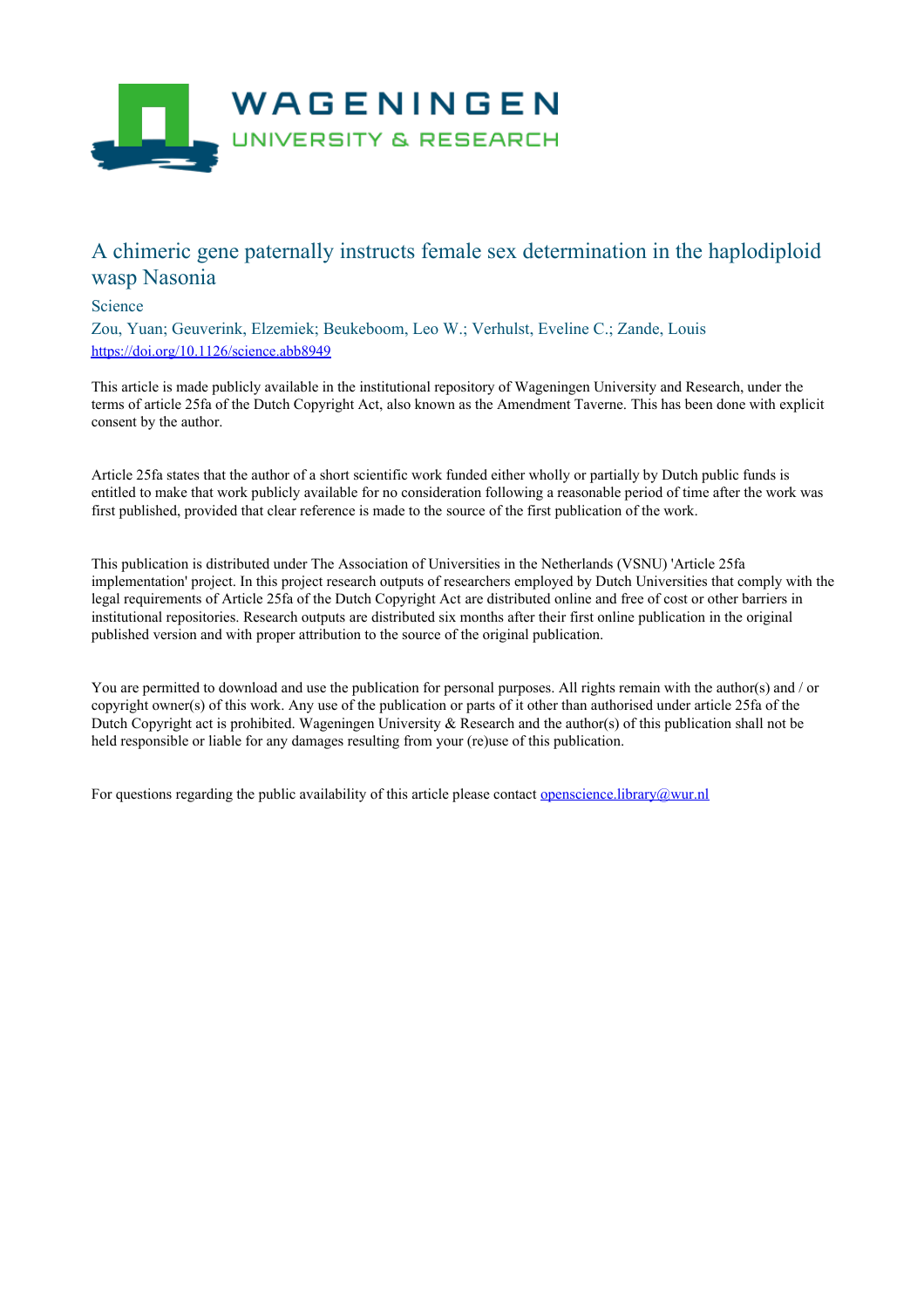## SEX DETERMINATION

## A chimeric gene paternally instructs female sex determination in the haplodiploid wasp Nasonia

Yuan Zou<sup>1</sup>, Elzemiek Geuverink<sup>1</sup>, Leo W. Beukeboom<sup>1</sup>, Eveline C. Verhulst<sup>1,2,3</sup>\*, Louis van de Zande<sup>1</sup>\*†

Various primary signals direct insect sex determination. In hymenopteran insects, the presence of a paternal genome is needed to initiate female development. When absent, uniparental haploid males develop. We molecularly and functionally identified the instructor sex-determination gene, wasp overruler of masculinization (wom), of the haplodiploid wasp Nasonia vitripennis. This gene contains a P53-like domain coding region and arose by gene duplication and genomic rearrangements. Maternal silencing of wom results in male development of haploid embryos. Upon fertilization, early zygotic transcription from the paternal wom allele is initiated, followed by a timely zygotic expression of transformer (tra), leading to female development. Wom is an instructor gene with a parent-of-origin effect in sex determination.

**I**<br>I<br>I<br>I<br>II nsect sex determination is characterized by a large variation of primary instruction signals. In many species, this instruction is transduced by the transformer protein (TRA). Female-specific splicing of tra premRNA yields a functional TRA protein (TRA-F), which splices *doublesex* (*dsx*) transcripts into a female-specific isoform, leading to female development (1–4). Absence of TRA-F results in male-specific splicing of dsx transcripts and

male development. TRA-F also regulates tra transcript splicing into the female-specific isoform, thus establishing an autoregulatory loop of functional TRA-F production (5, 6).

In many Diptera, dominant male-determining factors (7–11) instruct sex determination. In Drosophila, the dose of X-linked factors is the primary signal (12). Hymenoptera have haplodiploid sex determination: Haploid males develop from unfertilized eggs; diploid females

develop from fertilized eggs. The only molecularly characterized instructor in Hymenoptera is complementary sex determiner (csd) of the honey bee (13–15), where female-specific splicing of transcripts from the tra ortholog, feminizer (fem), is needed for female development (15, 16). The multi-allelic *csd* gene, a paralog of *fem*, contains a hypervariable region and instructs female development when heterozygous and male development when homozygous or hemizygous (15, 16). However, most parasitoid wasps, including Nasonia, do not have csd (17), and the instructor signal in those haplodiploids is unknown.

For Nasonia vitripennis, a sex determination model was proposed in which a primary instructor gene is maternally silenced in unfertilized eggs, whereas fertilized eggs receive a nonsilenced paternal allele (18, 19). This maternally silenced instructor gene is not tra itself, as in embryos from fertilized eggs both the

<sup>1</sup>Groningen Institute for Evolutionary Life Sciences, University of Groningen, Post Office Box 11103, 9700 CC Groningen, Netherlands. <sup>2</sup> Laboratory of Genetics, Plant Sciences Group, Wageningen University, Netherlands. <sup>3</sup>Laboratory of Entomology, Plant Sciences Group, Wageningen University, **Netherlands** 

\*These authors contributed equally to this work. †Corresponding author. Email: louis.van.de.zande@rug.nl

## Fig. 1. Transcriptome analysis of early Nasonia embryos.

(A) RNA-sequencing coverage (histograms) and read alignments (horizontal bars) from diploid female (2n, top), haploid male (1n, middle), and haploid gynandromorphic embryos (1n, bottom), located on chromosome 1, 6531.0- 6533.5kb (NC\_015867.2, reference N. vitripennis genome Nvit\_2.1). (B and C) Temporal RT-PCR profiles of wom and tra for fertilized (B) and unfertilized eggs (C). Numbers indicate hours postoviposition; F and M, adult female and male samples; (-), control without cDNA template; gDNA, adult male genomic DNA. Arrows indicate male-specific (filled) and female-specific (open) tra transcripts. (D and E). Temporal expression profiles of wom (D) and tra (E) for fertilized and unfertilized eggs. Reference gene: EF1a. Error bars: SEM.

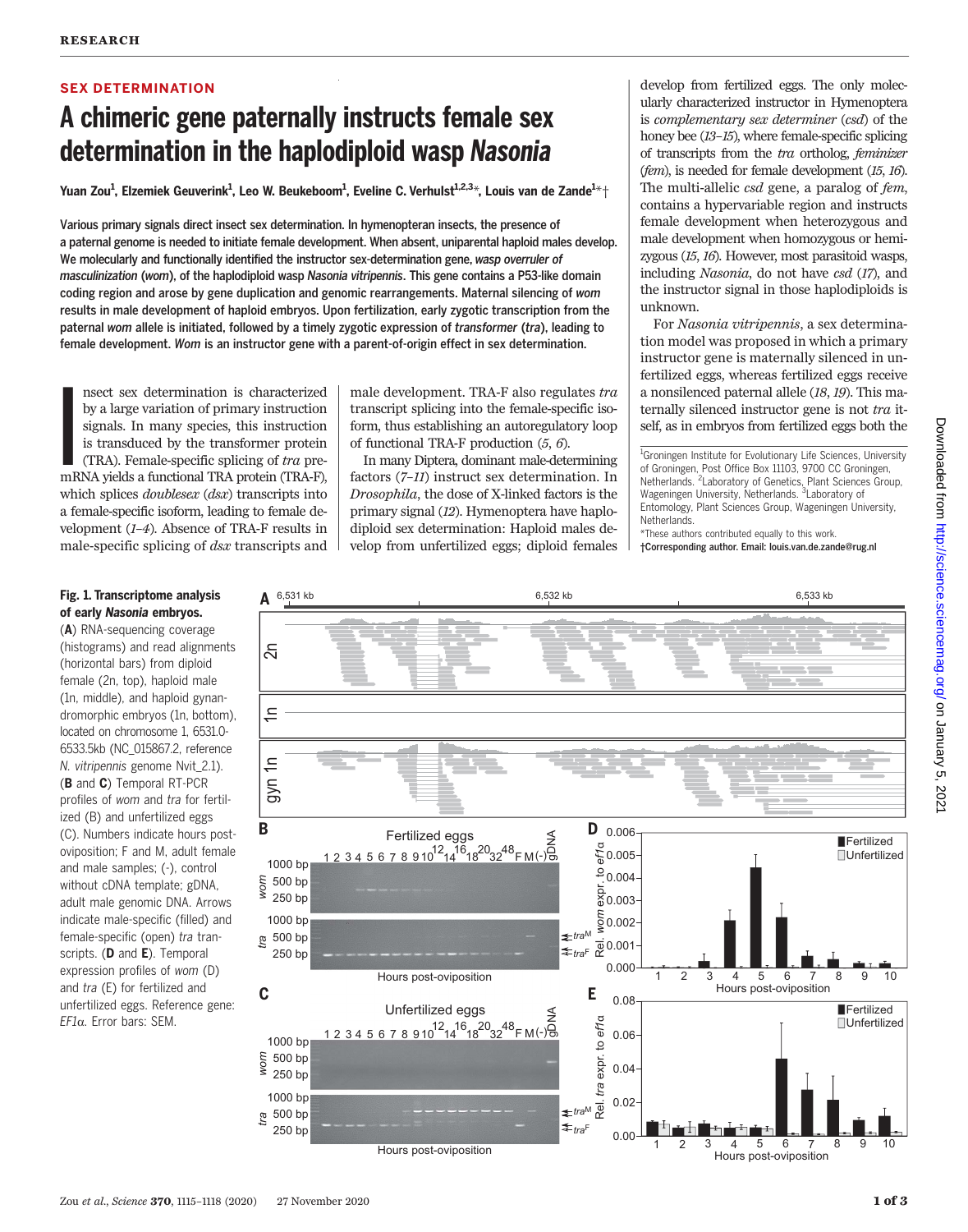maternal and paternal tra allele are expressed (20). Therefore, we suggested that an instructor gene is only expressed after fertilization in early diploid embryos and activates zygotic tra transcription (21, 22). This initiates tra autoregulation, leading to female development.

To identify this regulatory gene, we sequenced transcriptomes of early embryos (see supplementary materials and methods for details). Haploid embryos (males) were obtained from unmated females; diploid embryos (females) were obtained from mated females, although their clutches contain ~20% unfertilized haploid eggs as well. Additionally, we used haploid embryos from unmated females of a gynandromorph strain (HiCD12) of which ~40% develop into adults with female characteristics (23).

Zygotic tra expression starts at 5 hours postoviposition (hpo) in the syncytial stage (19). Therefore, transcriptome analysis was performed on 2- to 5-hpo embryos. Differentially expressed gene (DEG) analysis yielded only two loci, tra and LOC103317656 (reference Nasonia vitripennis genome Nvit\_2.1, Annotation release 101), to be more highly expressed in diploid than in haploid embryos. Both loci were also among the more highly expressed genes in gynandromorphic embryos compared



Fig. 2. Wom is expressed from the paternal allele only. (A) Crossing scheme to test the allelic origin of the wom transcripts. M, maternal; P, paternal. (B) Restriction fragment length polymorphism analysis of  $F_1$  embryos 4 to 7 hpo. Arrows indicate undigested (black) and digested (red) PCR products.

to normal haploid embryos (table S1). The differential expression of tra is in agreement with previous results and is an essential feature of Nasonia sex determination (19). Many reads from diploid and gynandromorphic embryos, but no reads from haploid embryos, mapped to the LOC103317656 region (Fig. 1A). Therefore, LOC103317656 on chromosome 1 is a compelling candidate for the regulatory gene, which we call wasp overruler of masculinization (wom).

Wom consists of three exons of 428, 268, and 1512 base pairs (bp), interrupted by two introns of 79 and 87 bp. It has a single splice form, and the coding sequence translates into a protein of 580 amino acids. The residues 91 to 285 form a P53-like DNA binding domain (fig. S1) that shares 30 to 43% identity with P53-family homologs and contains conserved zinc-binding, dimerization, and DNA binding motifs. These features correspond to the functional elements of P53 proteins for gene regulation and transcription in mammals (24–26). WOM also contains a coiled-coil domain at the C-terminal region (residues 550 to 577) (fig. S1), which may function in gene regulation (27, 28).

Temporal expression analyses, with tra as internal control, revealed that wom is expressed in early diploid embryos but not in haploid embryos, demonstrating that it is not maternally provided (Fig. 1, B to D, and fig. S2A). Zygotic transcription of wom starts 2 to 3 hpo (blastoderm stage) and peaks at 4 to 5 hpo (Fig. 1D and fig. S2A), consistent with the DEG analysis. It coincides with the onset of zygotic tra expression that peaks at 6 to 7 hpo (19) (Fig. 1E and fig. S2B). Wom expression abruptly declines at 6 to 7 hpo (Fig. 1D and fig. S2A) and is not expressed during later female or male life stages (fig. S3). The sequential wom and tra expression within a defined time win-

 $\mathbf{A}$  **B** n.s. \* Relative *wom* expression (4-5h) n.s. \*\*\* 0.003 \*\*\* Relative *tra* expression (6-8h) \*\*\* 0.06 \* \*\*\* 0.002 0.04 0.001  $0.02$ lative **RE** 0.000 0.000 ILLUSTRANA 2ND 20.00<br>wom<sub>control</sub> Gregory tra RNAI 20.00<br>wom<sub>control</sub> control tra RNAI wom RNA<sup>i</sup> GFP MQ RNAi **C** P: F1: F1:  $F1:$ diploid ∂ diploid Injection  $\mathcal{Q}$  (mated) haploid *wom* 80 3237 1865 0 1662 *tra*  $\Omega$ GFP 50 664 0 2672 MilliQ 839 0 50 2543

dow is consistent with its proposed function of initiating zygotic tra transcription.

We determined the allelic origin of the wom transcripts using a synonymous single-nucleotide polymorphism (SNP) in exon 3 of wom (fig. S4A) that results in an Nhe I restriction fragment polymorphism. Sequencing and Nhe I digestion of reverse transcription–polymerase chain reaction (RT-PCR) products from the progeny of reciprocal crosses (Fig. 2A) demonstrated that wom mRNA is transcribed only from the paternal allele in diploid embryos (Fig. 2B and fig. S4B), in line with the hypothesis that wom is maternally silenced.

To confirm that wom is involved in initiating zygotic tra expression, we silenced wom in early diploid embryos by parental RNA interference (pRNAi) (29, 30). This resulted in a reduction of both wom and tra expression levels in wom pRNAi diploid embryos, at 4 to 5 hpo for wom  $[P < 0.001$ ; Welch's analysis of variance (ANOVA) with Tukey's test; Fig. 3A and fig. S5A] and 6 to 8 hpo for  $tra$  ( $P < 0.05$ ; Welch's ANOVA with Tukey's test; Fig. 3B and fig. S5B). Furthermore, the diploid embryos had male-specific tra transcripts (fig. S5C) and developed as fully fertile males (Fig. 3C, fig. S6, and table S3). Wom-silenced females produced an increased number of haploid sons. This might be a derived wom silencing effect, as females can adjust the fertilization rate of their eggs. Conversely, tra pRNAi had no effect on the early embryonic wom expression in diploid embryos ( $P > 0.05$ ; Welch's ANOVA with Tukey's test; Fig. 3A and fig. S5A), but it reduced tra expression levels ( $P < 0.05$ ; Welch's ANOVA with Tukey's test; Fig. 3B and fig. S5B). This confirms that wom acts upstream of tra in the N. vitripennis sex-determining cascade and is essential for initializing zygotic Nvtra expression.

## Fig. 3. Wom and tra expression in early zygotes from dsRNA-treated females.

Wom  $(A)$  and tra  $(B)$  expression in 4- to 5-hpo embryos of mated wom doublestranded RNA (dsRNA)- or tra dsRNAinjected females. Error bars depict SEM.  $*P \le 0.05$ ,  $***P \le 0.001$ ; n.s., not significant. (C) Number of wom dsRNAor tra dsRNA–injected females and their offspring number. GFP (green fluorescent protein)– and MilliQ-injected females served as controls.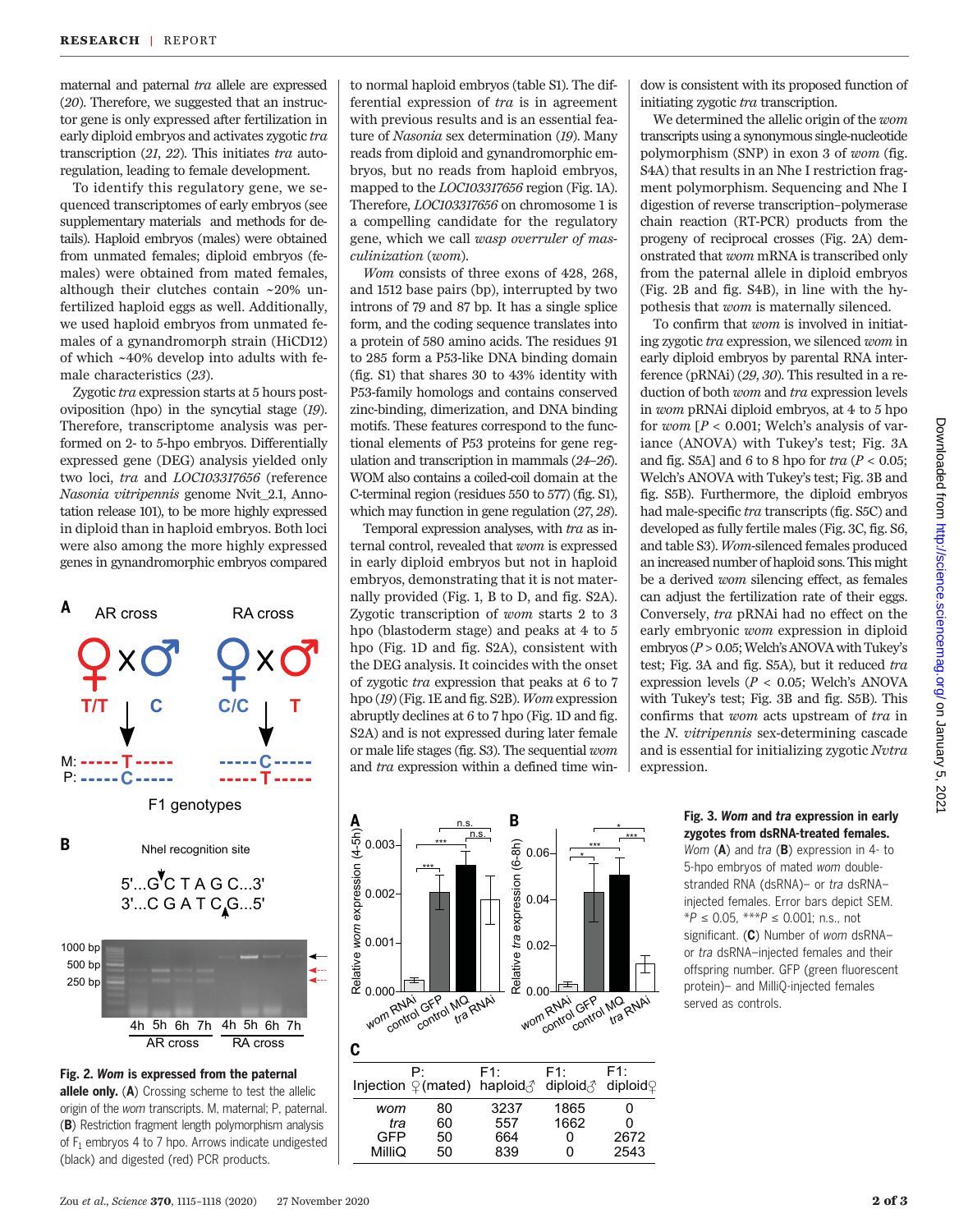

Fig. 4. Genomic organization of the wom locus. (A) Two copies, womA and womB, are present in antiparallel orientation. The medium gray block represents the p53-like domain. The downstream yellow block represents the partial LOC100678853 sequence (yellow). P53-like domain sequence motifs I (dark gray box) and II (light gray box) are located between womA and LOC100678853. Motif II has an identical copy 2 kb downstream of womB. (B) Detailed structure of womB. Boxes represent exons, lines represent introns. The green block represents the coiled-coil region. UTR, untranslated region.

The genomic organization of wom is complex. The gene is duplicated as two antiparallel oriented copies (womA and womB) separated by an intergenic region of 31 kb (Fig. 4A). Both copies are transcribed (fig. S7, A to C). Downstream of the P53-like domain, a region of 540 bp (994 to 1533) shares 83% nucleotide identity with a 520-bp region of the annotated Nasonia-specific gene LOC100678853 (reference Nasonia vitripennis genome Nvit\_psr\_1.1, Annotation release 104) (Fig. 4B). This is a gene of unknown function, 58.5 kb downstream of womA. The intergenic region between womA and LOC100678853 contains two motifs interspersed by 52 kb (Fig. 4A). Motif I (789 bp) has 93% similarity and motif II (330 bp) 98% similarity with the P53-like domain of wom (Fig. 4A). The complete sequence of motif II is included in motif I. An identical copy of motif II is located 2 kb downstream of womB (Fig. 4A). Apparently, this region of chromosome 1 has been a site of dynamic genomic rearrangements.

Wom and LOC100678853 homologs were only detected in Nasonia species and their close relative Trichomalopsis (fig. S8). By contrast, wom-like genes lacking the partial LOC100678853 homologous region were only found in three other pteromalids (Cecidostiba fungosa, Cecidostiba semifascia, and Pteromalus puparum) (fig. S8). These species also lacked the entire LOC100678853 gene. Sequence alignment and comparison of nonsynonymous to synonymous substitutions suggest that wom is an evolutionary new, chimeric, gene (supplementary text and table S5).

The molecular identification of primary sex determination genes has proved to be challenging (7–11). The existence of a female instructor gene in Nasonia was predicted (19, 20), but its identity remained unknown. Here, we demonstrate that wom is a de novo evolved instructor gene with a parent-of-origin effect. It is maternally silenced, but is transcribed from the paternal allele in fertilized eggs, to initiate female development.

The existence of wom also may be relevant in explaining two cases of uniparental female offspring in Nasonia (23, 31). Wom is not completely maternally silenced in haploid HiCD12 early embryos (fig. S9A) that partially develop as females (23). It is unlikely that this is due to a wom mutation, as no potential functional differences were detected in the HiCD12 gene sequence or its 2.5-kb upstream region (fig. S10). We hypothesize that the putative *gynan*dromorph (gyn) gene, which maps to chromosome 4, is involved in maternal silencing of wom, and a loss-of-function mutation in HiCD12 leads to (partial) failure of imprinting.

Uniparental female offspring have been observed in a polyploid line (32). Triploid females occasionally produce diploid female offspring without fertilization (31). This may be due to dosage disruption in polyploid females, possibly combined with a wom mutation, resulting in defective wom imprinting.

Requirement of the paternal genome for female development is characteristic for haplodiploid reproduction. Wom is identified here as an instructor gene for female development with a parent-of-origin effect. Like csd in the honey bee, it is located in a dynamic genomic region (16, 33). This suggests that, within Hymenoptera, various genes have evolved upstream of tra to enable paternally mediated onset of female development.

#### REFERENCE AND NOTES

- 1. K. C. Burtis, B. S. Baker, Cell 56, 997-1010 (1989).<br>2. R. T. Boggs, P. Gregor, S. Idriss, J. M. Belote, M. N.
- 2. R. T. Boggs, P. Gregor, S. Idriss, J. M. Belote, M. McKeown,
- Cell 50, 739-747 (1987). 3. K. Hoshijima, K. Inoue, I. Higuchi, H. Sakamoto, Y. Shimura,
- Science 252, 833–836 (1991).
- M. Tian, T. Maniatis, Cell 74, 105-114 (1993).
- 5. A. Pane, M. Salvemini, P. Delli Bovi, C. Polito, G. Saccone, Development 129, 3715–3725 (2002).
- 6. M. Hediger et al., Genetics 184, 155–170 (2010).
- A. B. Hall et al., Science 348, 1268-1270 (2015).
- 8. E. Krzywinska, N. J. Dennison, G. J. Lycett, J. Krzywinski, Science 353, 67–69 (2016).
- 9. F. Criscione, Y. Qi, Z. Tu, eLife 5, e19281 (2016).
- 10. A. Sharma et al., Science 356, 642–645 (2017).
- 11. A. Meccariello et al., Science 365, 1457–1460 (2019).
- 12. S. M. Parkhurst, D. Bopp, D. Ish-Horowicz, Cell 63, 1179–1191 (1990).
- 13. O. Mackensen, Genetics 36, 500–509 (1951).
- 14. R. H. Crozier, Am. Nat. 105, 399–412 (1971). 15. M. Beye, M. Hasselmann, M. K. Fondrk, R. E. Page Jr.,
- S. W. Omholt, Cell 114, 419-429 (2003).
- 16. M. Hasselmann et al., Nature 454, 519–522 (2008).
- 17. A. R. Whiting, Q. Rev. Biol. 42, 333–406 (1967).
- 18. L. W. Beukeboom, A. Kamping, L. van de Zande, Semin. Cell Dev. Biol. 18, 371–378 (2007).
- 19. E. C. Verhulst, L. W. Beukeboom, L. van de Zande, Science 328, 620–623 (2010).
- 20. E. C. Verhulst, J. A. Lynch, D. Bopp, L. W. Beukeboom, L. van de Zande, PLOS ONE 8, e63618 (2013).
- 21. L. W. Beukeboom, L. van de Zande, J. Genet. 89, 333–339 (2010).
- 22. L. van de Zande, E. C. Verhulst, Sex Dev. 8, 74–82 (2014).
- 23. A. Kamping, V. Katju, L. W. Beukeboom, J. H. Werren, Genetics
	- 175, 1321–1333 (2007).
- 24. A. J. Levine, J. Momand, C. A. Finlay, Nature 351, 453–456 (1991). 25. J. T. Zilfou, S. W. Lowe, Cold Spring Harb. Perspect. Biol. 1, a001883 (2009).
- 26. O. Laptenko, C. Prives, Cell Death Differ. 13, 951–961 (2006).
- 27. A. Lupas, Trends Biochem. Sci. 21, 375–382 (1996).
- 28. P. Burkhard, J. Stetefeld, S. V. Strelkov, Trends Cell Biol. 11, 82–88 (2001).
- 29. G. Bucher, J. Scholten, M. Klingler, Curr. Biol. 12, R85–R86 (2002).
- 30. J. A. Lynch, C. Desplan, Nat. Protoc. 1, 486–494 (2006).
- 31. L. W. Beukeboom, A. Kamping, Genetics 172, 981–989 (2006).
- 32. P. W. Whiting, Genetics 45, 949–970 (1960).
- 33. J. H. Werren et al., Science 327, 343–348 (2010).

#### ACKNOWLEDGMENTS

We thank J. A. Lynch, A. H. Rensink, A. de Haan, S. de Vegt, M. Schenkel, F. Chen, K. Leung, E. Dalla Benetta, and D. Bopp for data and experimental, analytical, and intellectual help. Funding: Part of this work is financed by Netherlands Organization for Scientific Research (NWO Veni 863.13.014 to E.C.V and NWO TOP grant no. 854.10.001 to L.W.B ) and China Scholarship Council (CSC no. 201506240202 to Y.Z. ). Author contributions: Y.Z.: Investigation, formal analysis, writing; E.G.: Investigation, formal analysis, writing; L.W.B: Conceptualization, supervision, writing, project administration; E.C.V.: Conceptualization, investigation, formal analysis, writing; L.Z.: Conceptualization, supervision, writing, project administration. Data availability: The wom mRNA sequence is deposited in NCBI GenBank (MT063190). RNA sequencing and genome resequencing data are deposited in the Sequence Read Archive of NCBI (BioProject PRJNA606659 and PRJNA622909).

#### SUPPLEMENTARY MATERIALS

[science.sciencemag.org/content/370/6520/1115/suppl/DC1](http://science.sciencemag.org/content/370/6520/1115/suppl/DC1) Materials and Methods Supplementary Text Figs. S1 to S10 Tables S1 to S5 References (34–52)

9 April 2020; accepted 20 October 2020 10.1126/science.abb8949